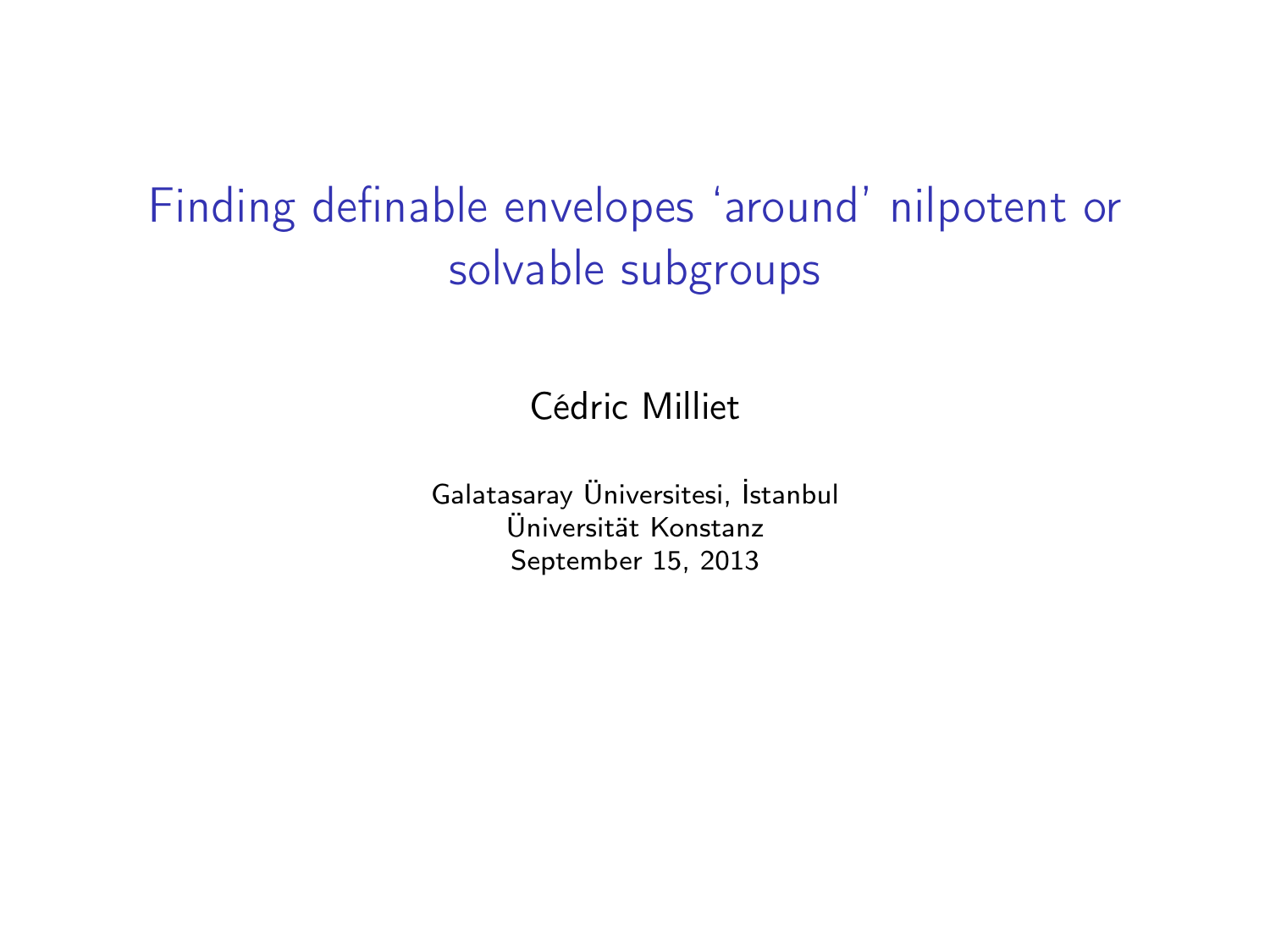A **definable subgroup** of  $(G,\times,^{-1},1)$  : a subgroup  $H$  of  $G$  such that

$$
H=\big\{g\in G:\varphi(g)\big\}.
$$

Examples.

\n- \n
$$
C_G(a) = \{ g \in G : xa = ax \}
$$
\n
\n- \n
$$
C_G(a_1, \ldots, a_n) = \{ g \in G : xa_1 = a_1 x \land \cdots \land xa_n = a_n x \}
$$
\n
\n- \n
$$
Z(G) = \{ g \in G : (\forall x)gx = xg \}
$$
\n
\n- \n
$$
Z_2(G) = \{ g \in G : (\forall x) (\forall y) [x, g] y = y [x, g] \}
$$
\n
\n

Counter examples.

• 
$$
C_G(A)
$$
,  $C_G^n(A) = \left\{ x \in \bigcap_{k < n} N_G(C_G^k(A)) : [x, A] \subset C_G^{n-1}(A) \right\}.$ 

 $\langle \hspace{0.5mm} \bullet \hspace{0.5mm} \langle a \rangle, \hspace{0.5mm} \langle D \rangle \hspace{0.5mm}$  where  $D$  is definable,  $\hspace{0.5mm} G' = \Big\langle \big\{[g,h]: g \in G, h \in G\big\} \Big\rangle$ 

• 
$$
FC(G) = \{g \in G : g^G \text{ is finite }\} = \bigcup_{n=1}^{\infty} \{g \in G : |g^G| \le n\}
$$

• Fit(G) = {
$$
g \in G : \langle g^G \rangle
$$
 is nilp.} =  $\bigcup_{n=1}^{\infty} \{g \in G : \langle g^G \rangle$  is n-nilp.}

Remark (Ould Houcine). If  $Fit(G)$  is nilpotent, then it is definable.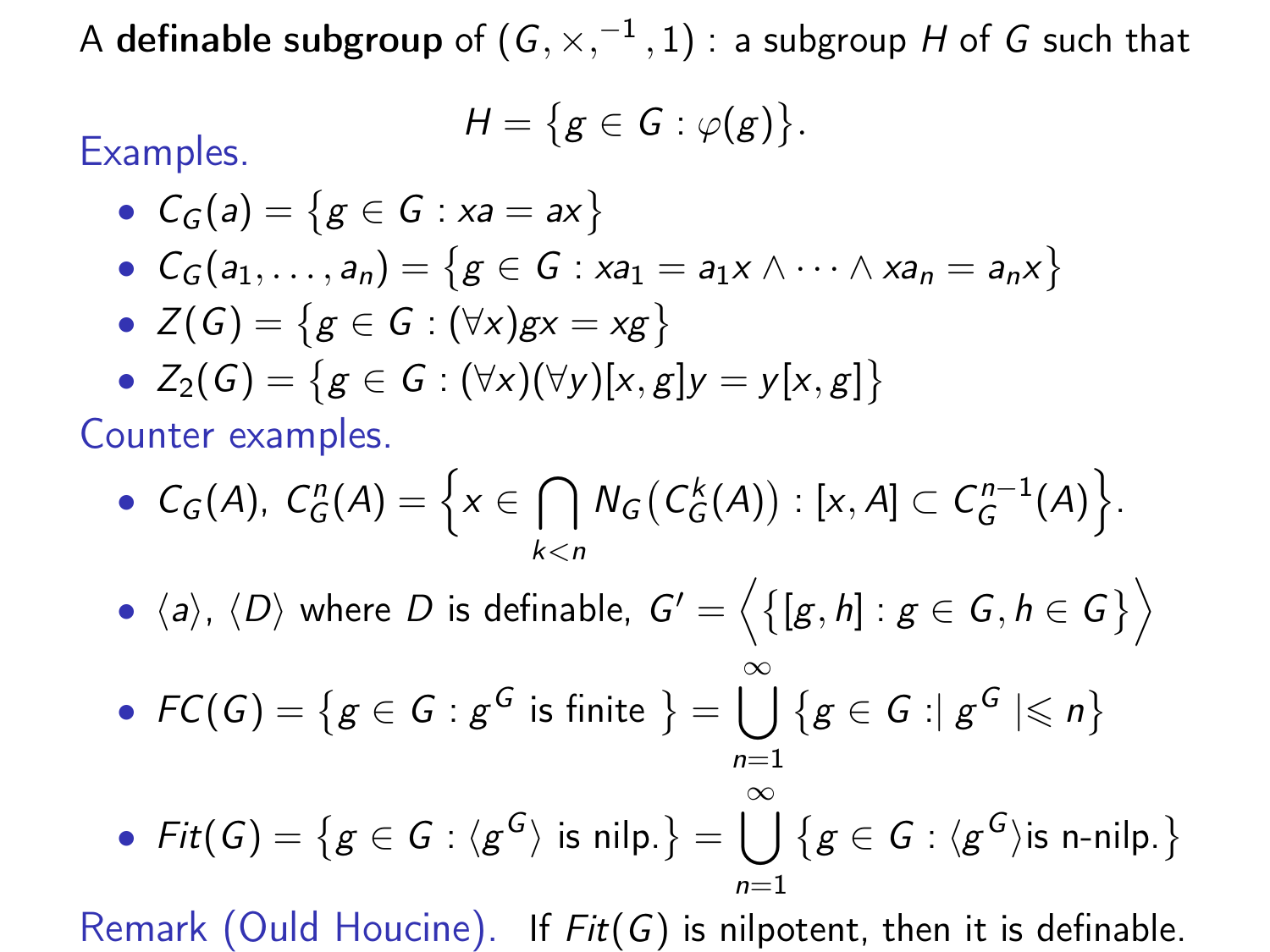### 0. Aim of the talk

Problem 1. In G, let A be a subgroup which is abelian (resp. nilpotent, or soluble). Is there a definable subgroup of G which almost contains A and is close to being abelian (resp. nilpotent, soluble)?

Answer. No in general: take an infinite G such that

• 
$$
Z(G) = G' \simeq Z/3Z
$$

- $g^3=1$  for every  $g\in G.$
- $\triangleright$  Then every definable abelian subgroup of G is finite (Plotkin).
- $\triangleright$  G is unstable, but supersimple of rank 1, and  $\aleph_0$ -categorical.

Problem 2. Is  $Fit(G)$  definable? Is the soluble radical  $R(G)$ (generated by all normal solvable subgroups of G) definable?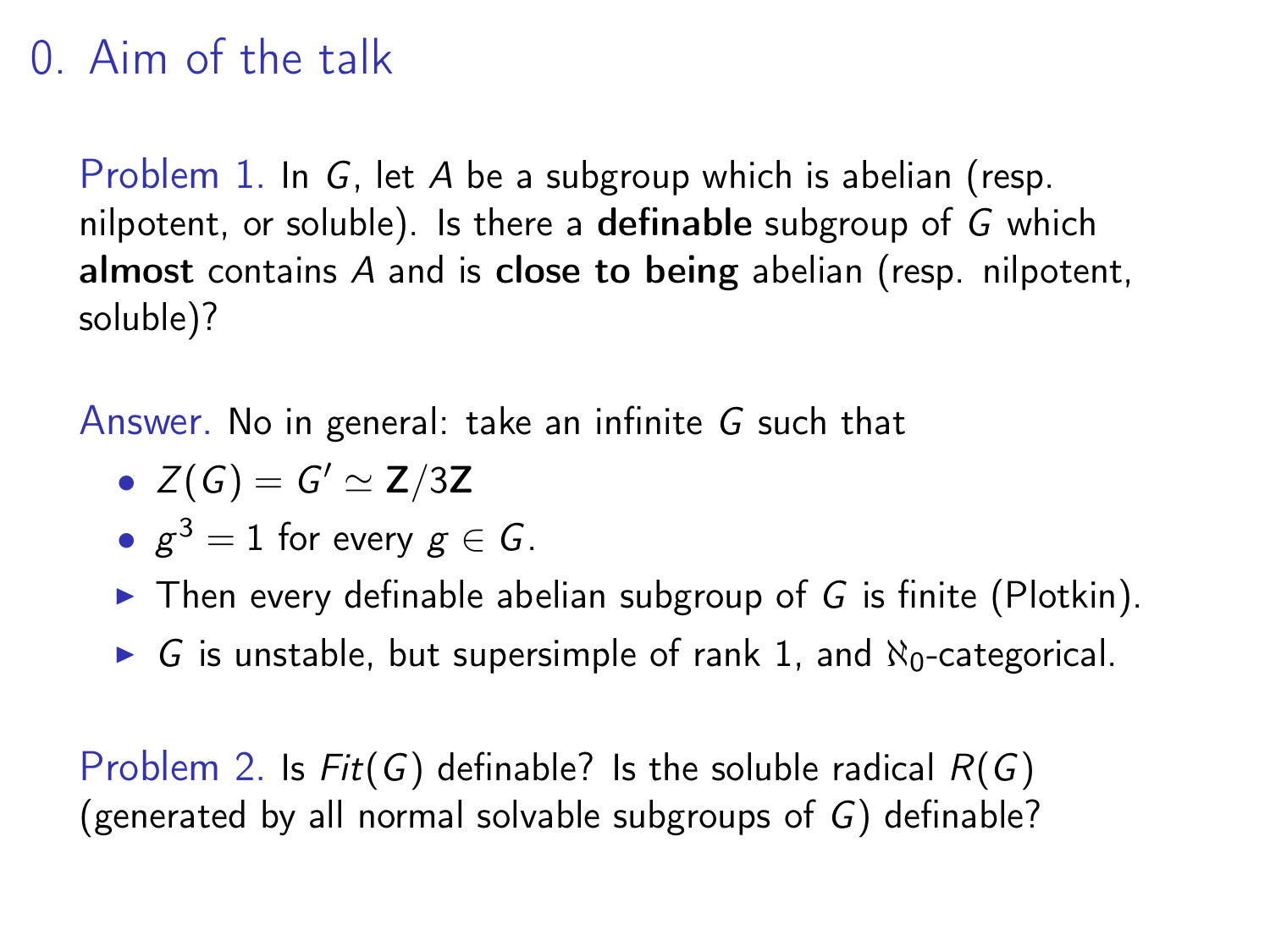### 0. Content of the talk

- 1. G is stable or has dcc
- 2. G has a simple theory
- 3. G does not have the independence property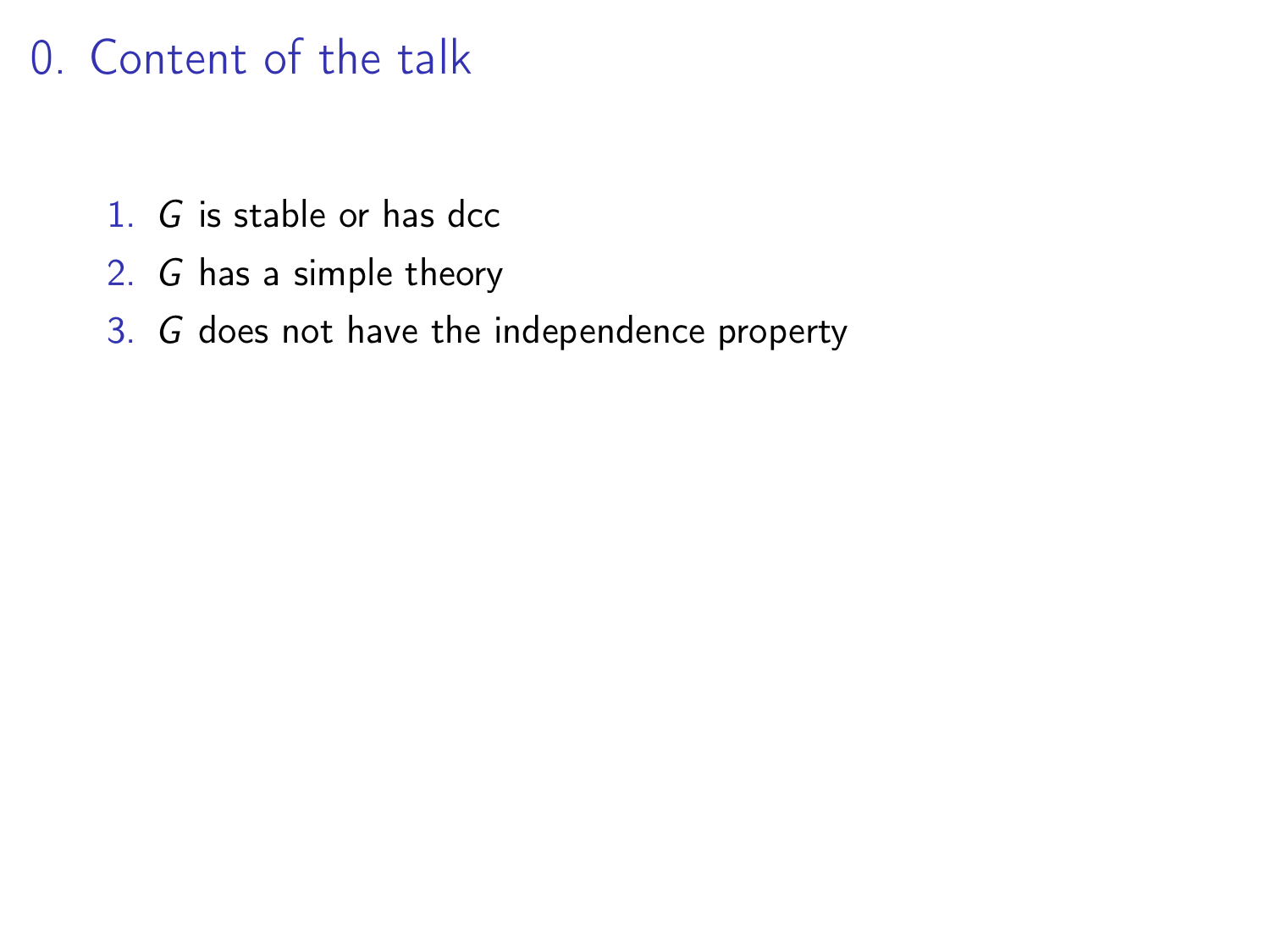# 1. Stable groups, groups with dcc

Definition (folklore ?). G has the descending chain condition on centralisers (dcc), if for all subsets  $A_1, A_2, \ldots$  of G, every descending chain  $C_G(A_1) \geq C_G(A_2) \geq \ldots$  is finite.

Remark. Assume G has the dcc.

- Any  $C_G(A)$  is definable.
- If  $A \le G$  is abelian,  $Z(C_G(A))$  is a def. abelian envelope of A.

#### Examples of groups with dcc.

- $\blacktriangleright$  abelian groups
- $\triangleright$  torsion-free hyperbolic groups
- $\blacktriangleright$  linear groups over fields
- $\blacktriangleright$  finitely generated nilpotent groups
- $\blacktriangleright$  stable groups.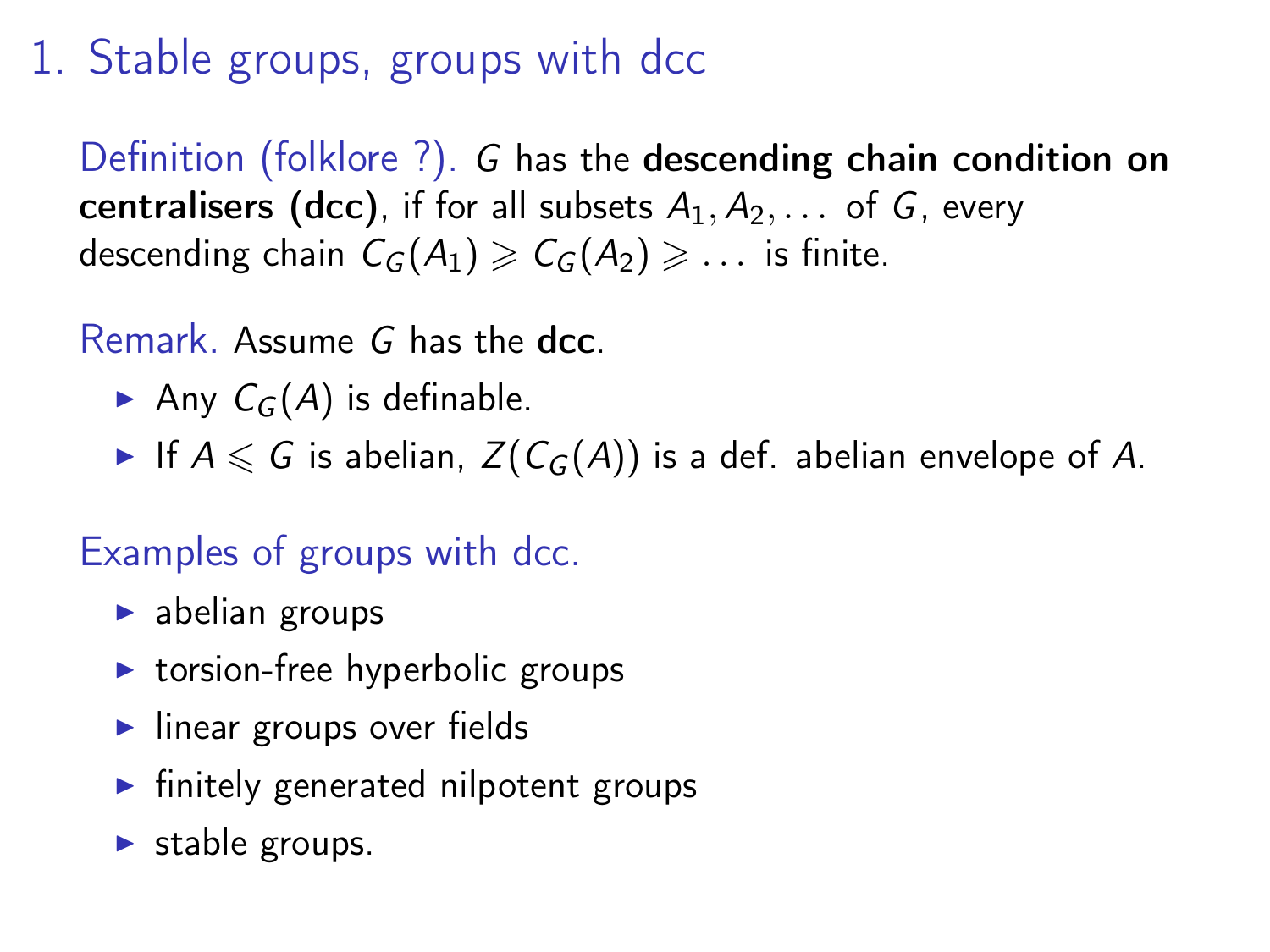# 1. Stable groups, groups with dcc

Fact (Poizat). If G is stable and  $H \le G$  is *n*-nilpotent/*n*-soluble, H has a definable *n*-nilpotent/n-soluble envelope.

#### Ingredients of the proof.

- $\triangleright$  A stable group has dcc.
- If G is stable and  $H \lhd G$  definable, then  $G/H$  is stable.

Fact (Altinel, Baginsky). If G has dcc and  $H \leq G$  is *n*-nilpotent, H has a definable *n*-nilpotent envelope which is normalised by  $N_G(H)$ .

An ingredient of the proof.  $C_G^n(A)$  is definable for any A and n.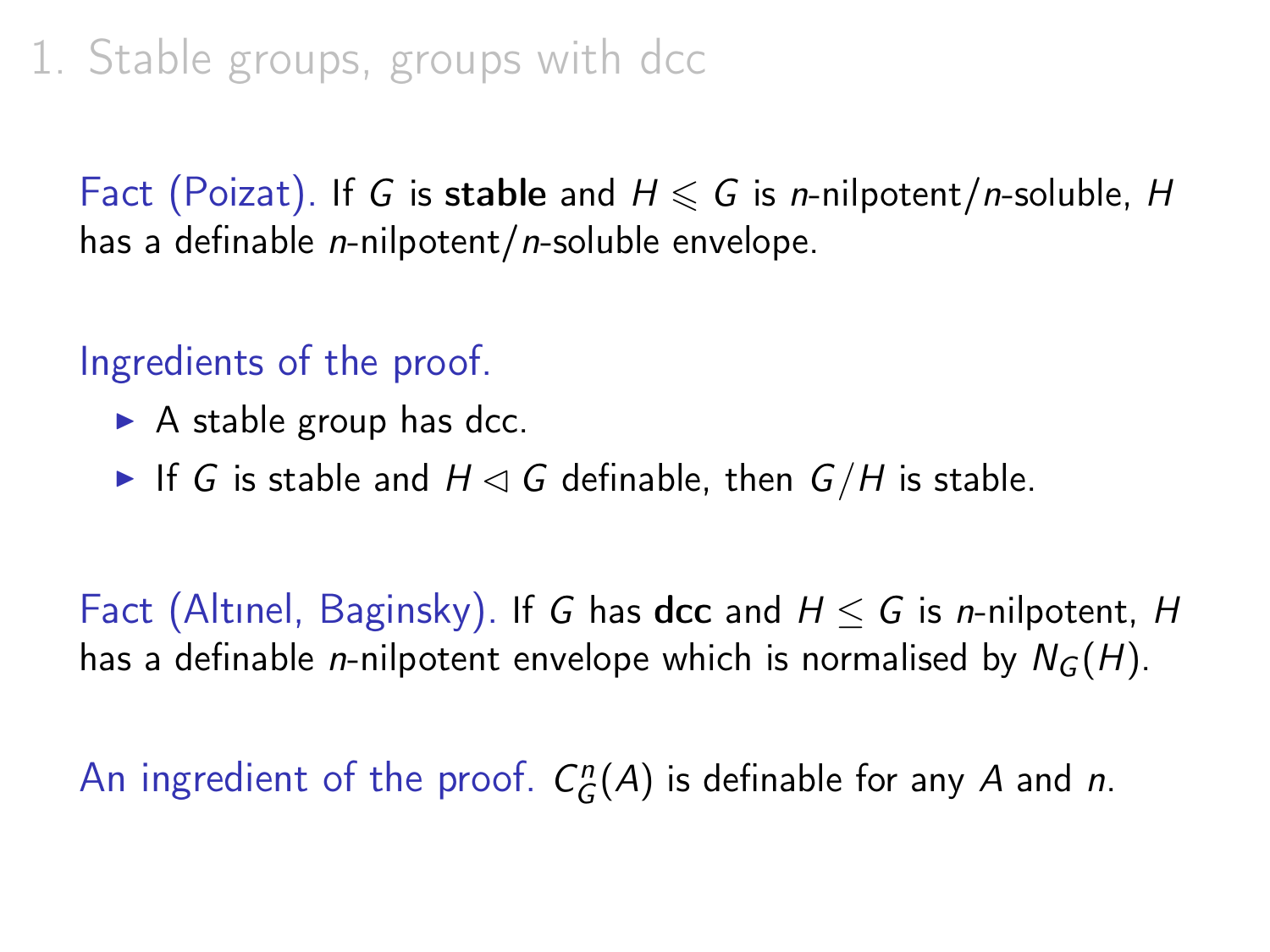1. Stable groups, groups with dcc

Theorem (Wagner). If G has dcc, then  $Fit(G)$  is definable and nilpotent.

Remark. Known for groups of finite RM (Nesin).

Fact (Baudish). If G is superstable,  $R(G)$  is definable and solvable.

Remark. Known for groups of finite RM (Belegradek), and groups of finite U-rank (Baldwin-Pillay).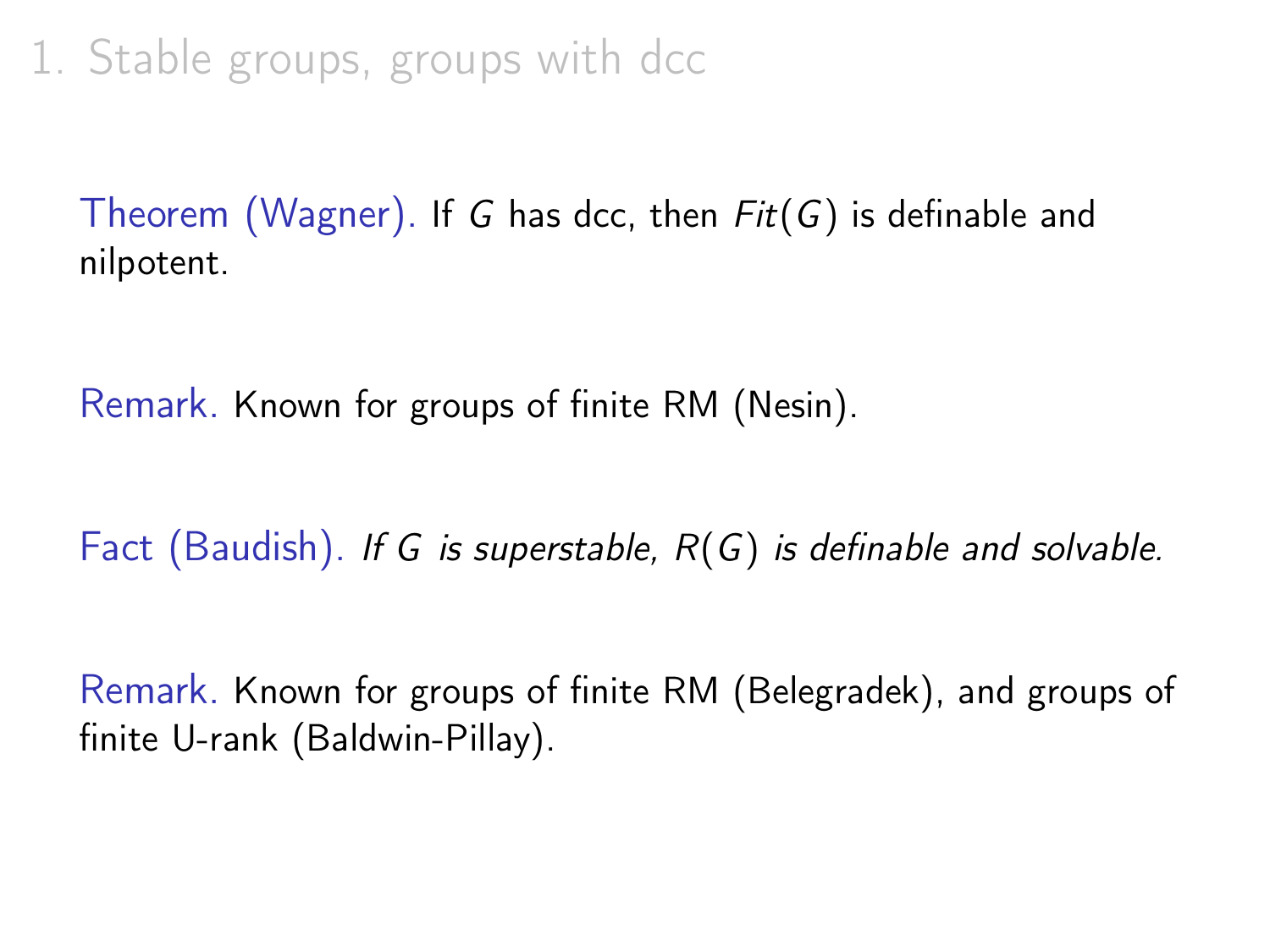Definition (Shelah). X is a definable subset of G,  $\phi(x, y)$  a formula, k a natural number. The  $D(\cdot, \phi, k)$ -rank of X:

- $D(X, \phi, k) > 0$  if  $X \neq \emptyset$ ,
- $D(X, \phi, k) \ge n + 1$  if there are infinitely k-disjoint sets defined by  $\phi(x, a_1), \phi(x, a_2), \ldots$  with  $D(X_i \cap X, \phi, k) > n$ .

Definition (Shelah). G is simple if  $D(G, \phi, k) < \aleph_0$  for all  $\phi, k$ .

Definition (Shelah). X is a definable subset of G,  $\phi(x, y)$  a formula. The  $\phi$ -Cantor-Bendixson rank of X:

- $\blacktriangleright$  CB(X,  $\phi$ ) > 0 if  $X \neq \emptyset$ ,
- $\triangleright$   $CB(X, \phi) \ge n + 1$  if there are infinitely many 2-disjoint  $\phi$ -sets  $X_1, X_2, \ldots$  with  $CB(X_i \cap X, \phi) > n$ .

Definition (Shelah). G is stable if  $CB(G, \phi) < \aleph_0$  for every  $\phi$ . Remark.  $D(X, \phi, k) \leq CB(X, \phi)$ .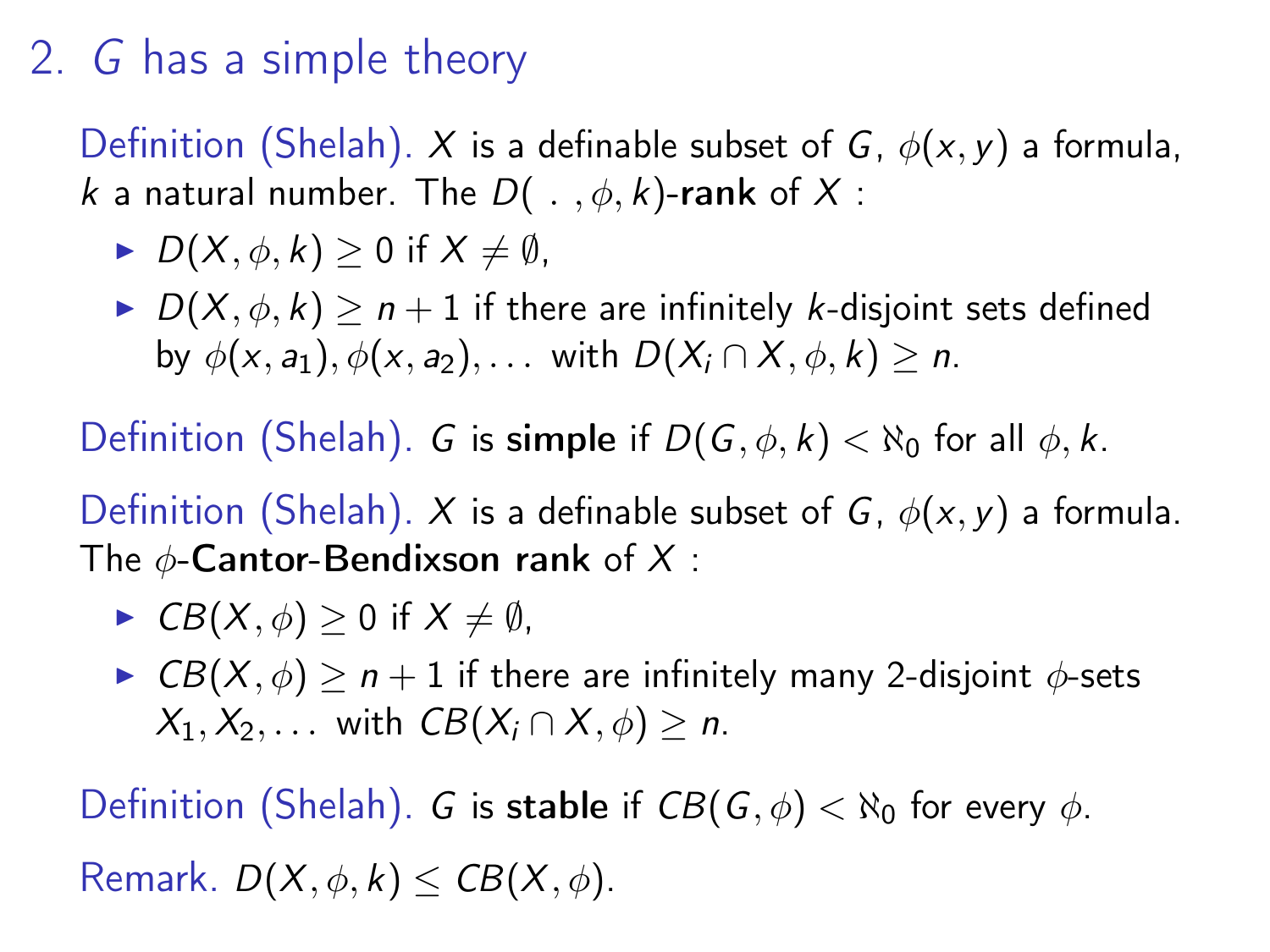#### Examples of groups with a simple theory.

- $\blacktriangleright$  stable groups
- $\triangleright$  pseudofinite simple groups

Question. Does a group G with a simple theory has the dcc ?

No, but:

Wagner's Chain Condition. Let  $\phi(x, y)$  be a formula. There is some *n* such that every descending chain of subgroups  $G_1, G_2, \ldots$  defined by  $\phi(x, a_1), \phi(x, a_2), \ldots$  has no more than *n* elements, up to finite index, *ie* such that  $G_n/G_m$  is finite whenever  $m \geq n$ .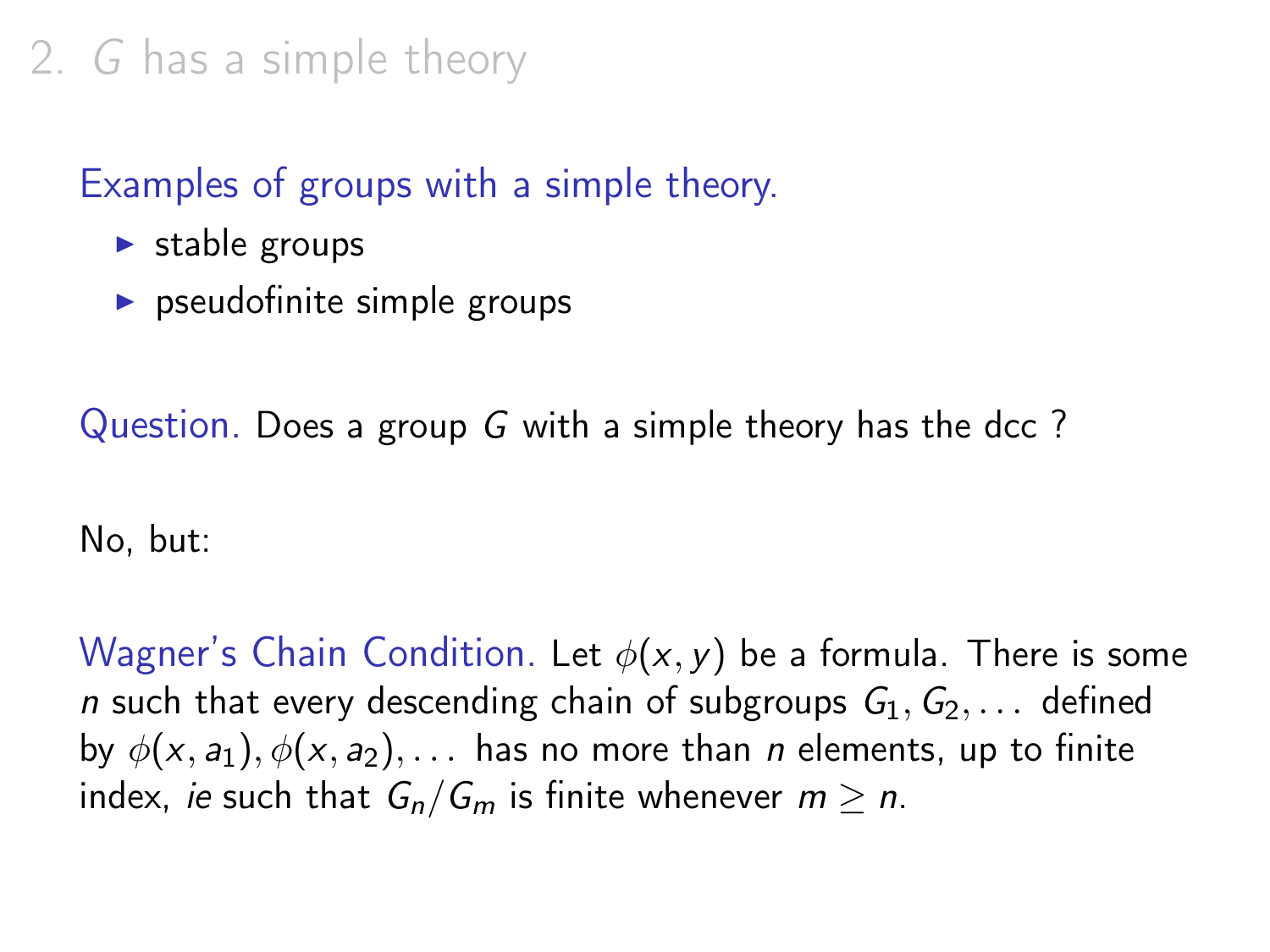Proposition (abelian case). If  $A \le G$  is abelian, then A has a definable envelope which is finite-by-abelian (ie FC).

### An ingredient of the proof.  $FC(G)$  is definable.

Remark. A similar result by Elwes, Jaligot, Macpherson and Ryten.

Theorem (nilpotent case). If  $N \le G$  is nilpotent of class n, then there is a definable subgroup  $E$  which is virtually 'nilpotent of class  $2n'$ normalised by  $N_G(N)$  and finitely many translates of which cover N.

#### Questions.

- In Ithe bound 2n optimal?
- $\triangleright$  Does N have a definable nilpotent envelope?

Theorem (soluble case). If  $S \le G$  is soluble of derived length  $\ell$ , then S has a definable soluble envelope F which is virtually 'soluble of derived length  $2\ell'$ , normalised by  $N_G(N)$ .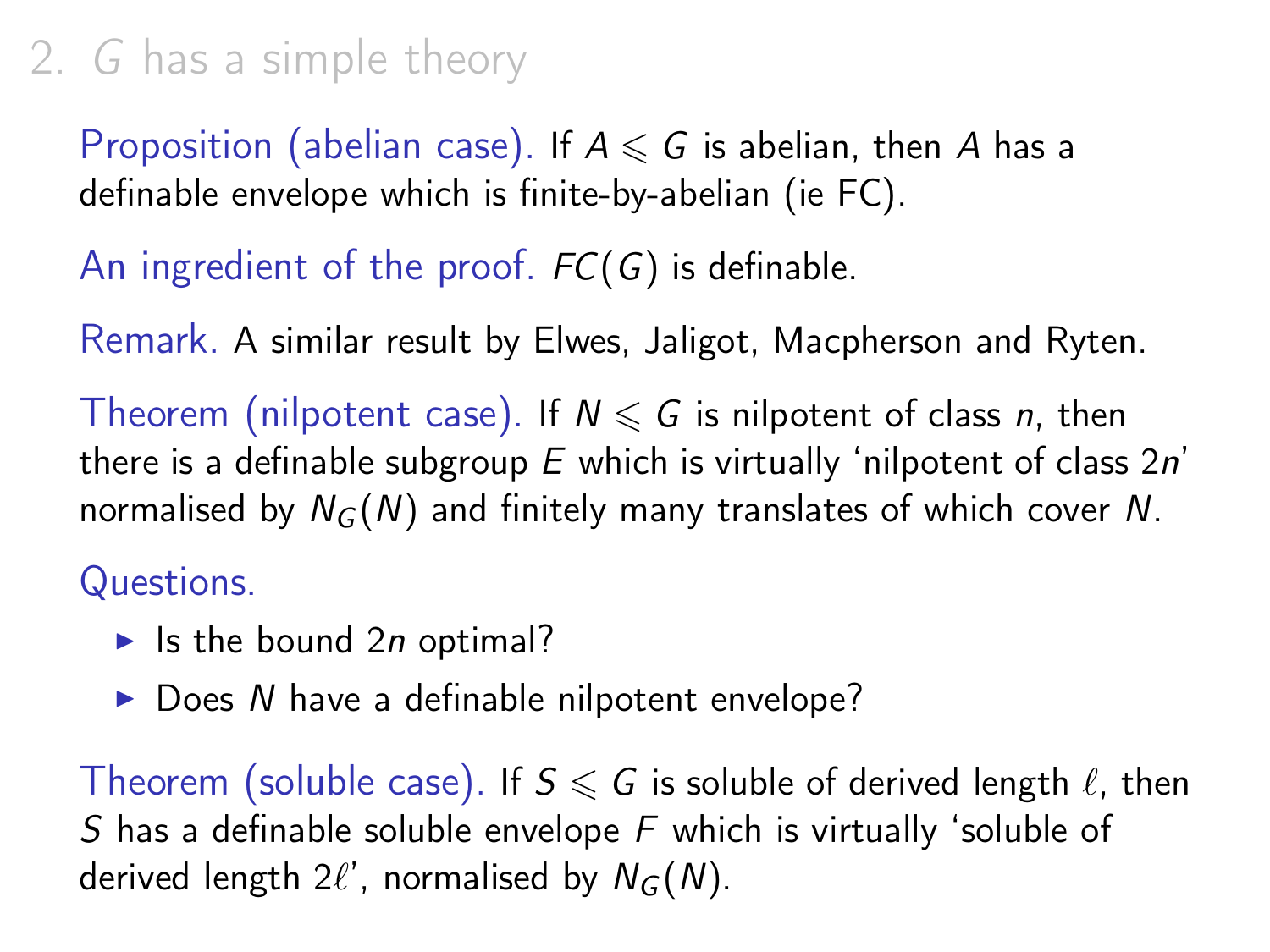| In a stable theory | Analogue in a simple theory                                                                                      |
|--------------------|------------------------------------------------------------------------------------------------------------------|
| dec                | dcc up to finite index                                                                                           |
| abelian groups     | FC-groups (eg finite, abelian, finite-by-abelian)                                                                |
| $C_G(H)$           | $FC_G(H) = \{ g \in G : g^H \text{ is finite} \}$ (Haimo, 1953)                                                  |
| Z(H)               | $FC(G) = FC_G(G)$                                                                                                |
| $Z_{n+1}(G)$       | $FC_{n+1}(G) (FC_{n+1}(G) / FC_n(G) = FC(G / FC_n(G))$                                                           |
| $n$ -nilpotent     | n-FC-nilpotent $(FC_n(G) = G$ , Haimo, eg finite, nilp.)                                                         |
| $n$ -soluble       | n-FC-soluble (Duguid, McLain, 1956)                                                                              |
|                    | $G_0 = G \trianglerighteq G_1 \trianglerighteq \cdots \trianglerighteq G_n = \{1\}$ with $G_i \trianglelefteq G$ |
|                    | and $G_i/G_{i+1}$ FC (eg finite, soluble, virtually-soluble)                                                     |

Theorem. If  $N \le G$  is FC-nilpotent of class n, then it is contained in a definable FC-nilpotent group of class n.

Fact (adapted from Wagner). A n-FC-nilpotent definable subgroup of G is virtually 'm-nilpotent', with  $m < 2n$ .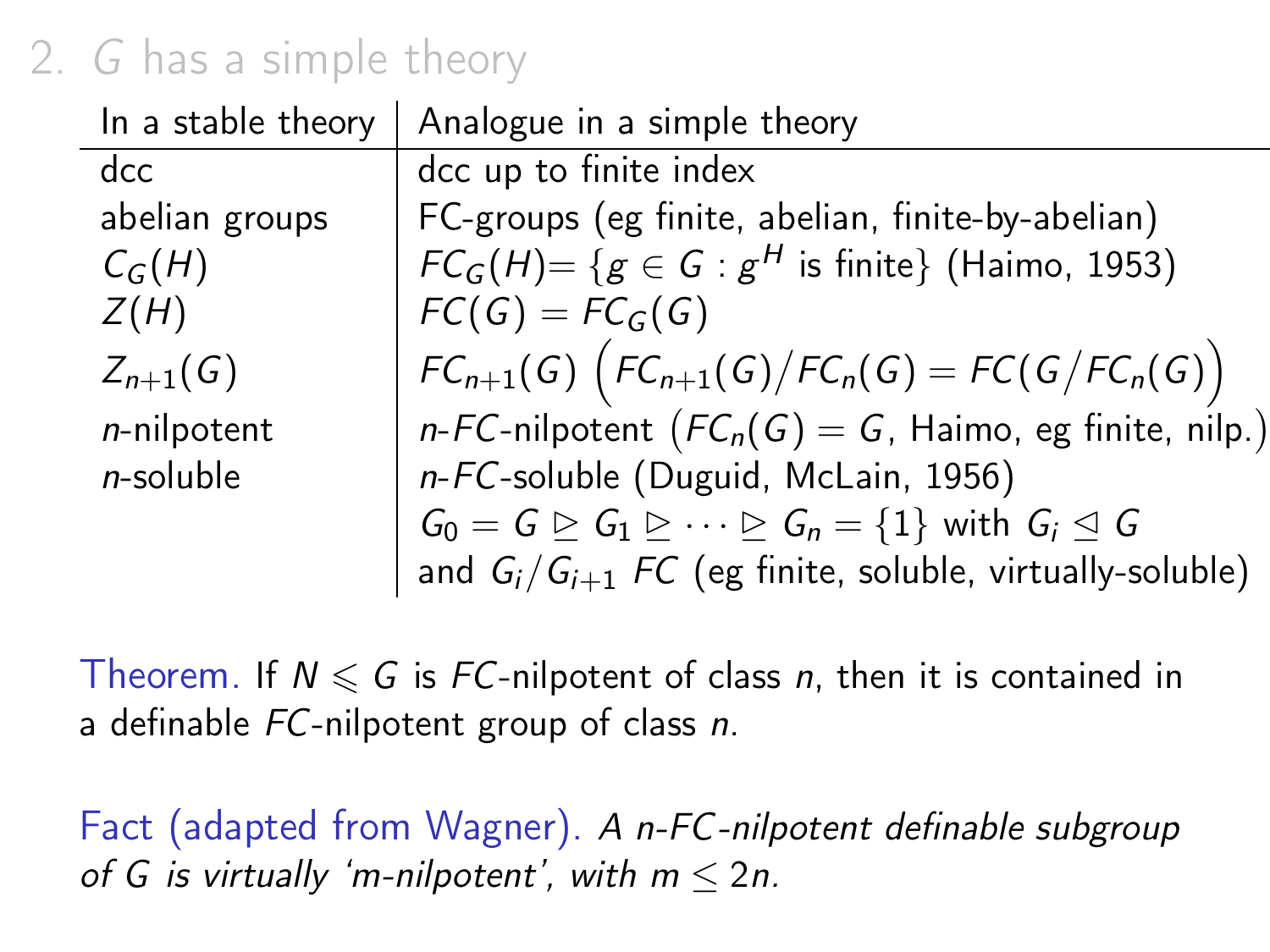Theorem (nilpotent case). If  $N \le G$  is nilpotent of class n, then there is a definable subgroup  $E$  which is virtually 'nilpotent of class  $2n'$ normalised by  $N_G(N)$  and finitely many translates of which cover N.

Theorem. If G is supersimple of finite  $SU$ -rank, then  $Fit(G)$  is definable and nilpotent.

Theorem (Elwes, Jaligot, Macpherson, Ryten 2010). If G is supersimple of finite  $SU$ -rank such that  $\mathcal{T}^{eq}$  eliminates  $\exists^\infty$ . Then  $R(G)$  is definable and soluble.

Theorem. If G is supersimple, then there is a finite chain of definable subgroups  $1 = H_0 \triangleleft H_1 \triangleleft \cdots \triangleleft H_n = G$  such that every  $H_{i+1}/H_i$  is either virtually FC or virtually simple modulo a finite FC-centre.

Corollary. If G is supersimple, then  $R(G)$  is definable and soluble, and the FC soluble radical of G is definable and virtually-soluble.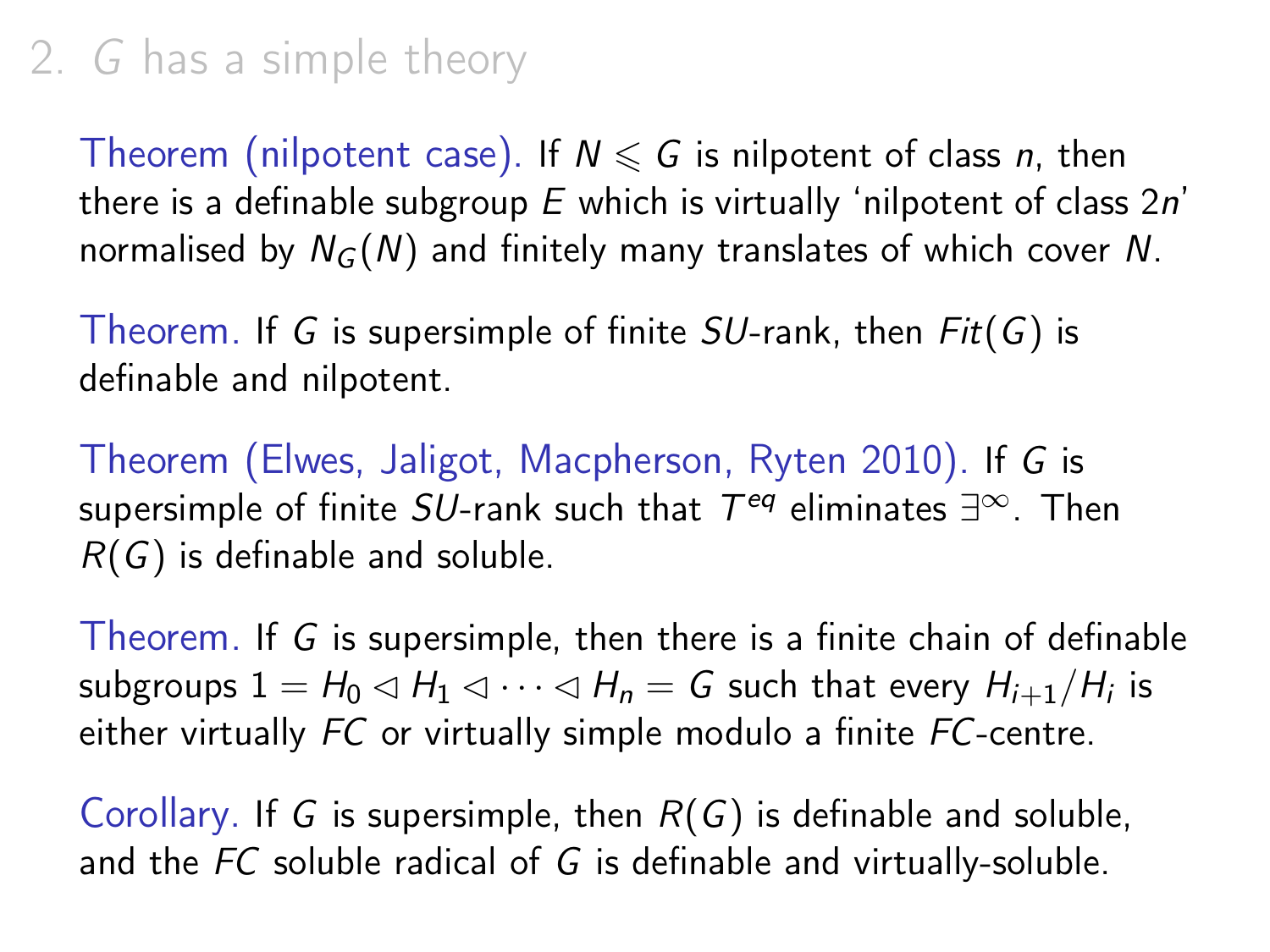3. G does not have the independence property

Let  $f(x, y)$  be a formula.

Definition. We say that  $f(x, y)$  shatters n (in G) if there is a subset A of size n such that any subset of A is of the form  $f(A, b)$  for some  $b \in G$ , or equivalently if for all natural number n, we can find elements  $a_1, a_2, \ldots, a_n$  and  $(b_l)_{l \subset \{1, \ldots, n\}}$  in  $G$  such that

 $f(a_i, b_i)$  holds in G if and only if  $i \in I$ .

Definition (Shelah).  $f(x, y)$  has the independence property in G if it shatters every natural number n.

Definition (Shelah). G does not have the independence property if no formula has the independence property in G.

Counter example. In  $(Z, +, \times)$ , the formula 'x divides y' has the independence property. Take  $a_1, \ldots, a_n$  to be the first *n* prime numbers, and  $b_l = \prod_{i \in l} a_i$  for any  $l \subset \{1, \ldots, n\}$ .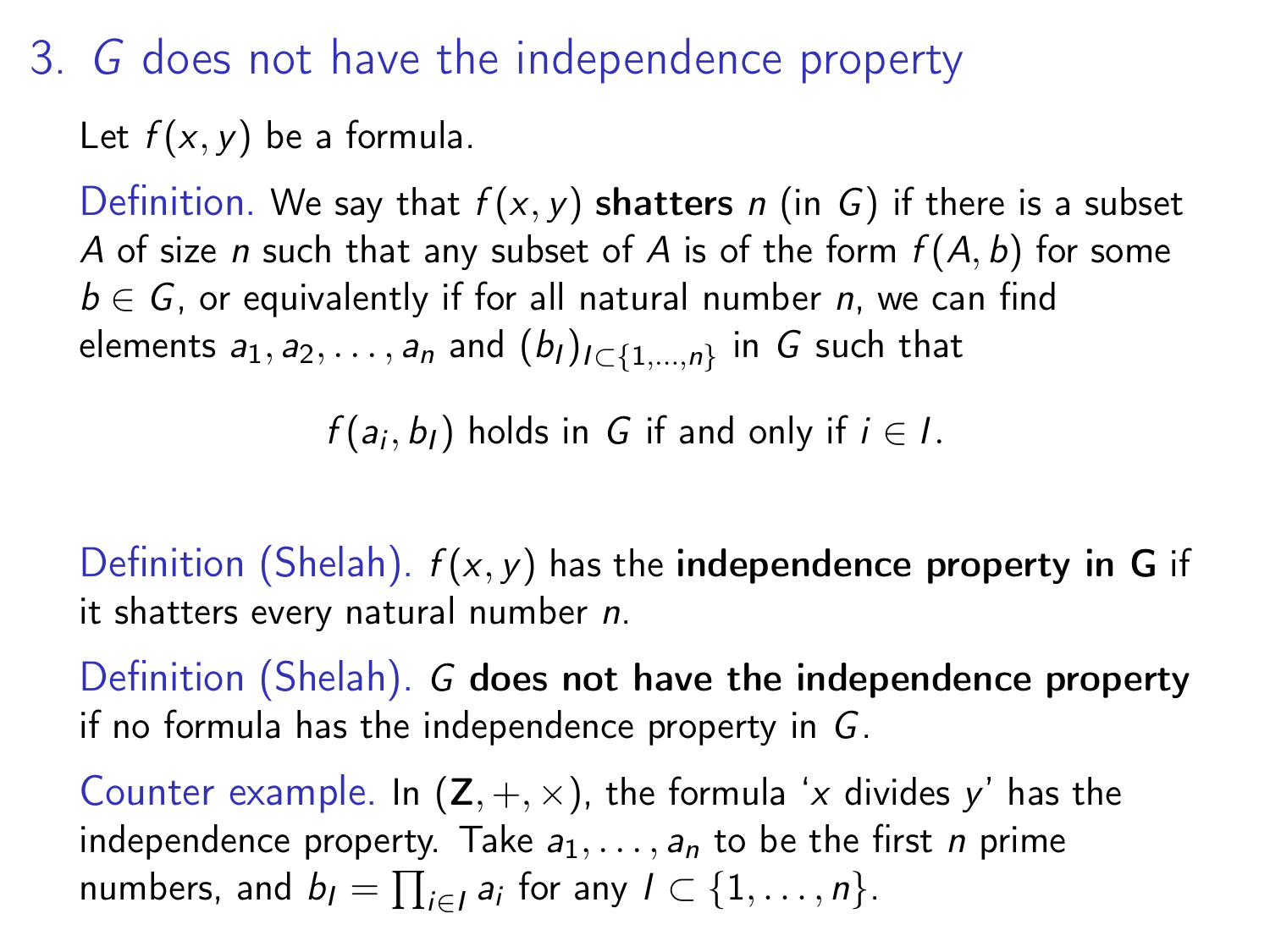### 3. G does not have the independence property

Baldwin-Saxl Chain Condition. Let  $f(x, y)$  be a formula. Let  $G_1, G_2, G_3, \ldots$  be subgroups of G defined respectively by the formulas  $f(x, a_1)$ ,  $f(x, a_2)$ ,  $f(x, a_3)$ , ... (ie uniformly definable). There is a natural number n (depending only on  $f$ ) such that for every finite subset I of  $\omega$ , there is a finite subset  $I_n \subset I$  of size n such that

$$
\bigcap_{i\in I}G_i=\bigcap_{i\in I_n}G_i.
$$

Theorem (Shelah). If G has an infinite abelian subgroup (and is  $\omega$ -saturated), then G has one which is definable.

Theorem (Aldama). If  $A \le G$  is abelian, then there is an abelian definable subgroup of G which contains A.

Theorem (Aldama). If  $N \le G$  is *n*-nilpotent, then there is an  $n$ -nilpotent definable subgroup of G which contains N.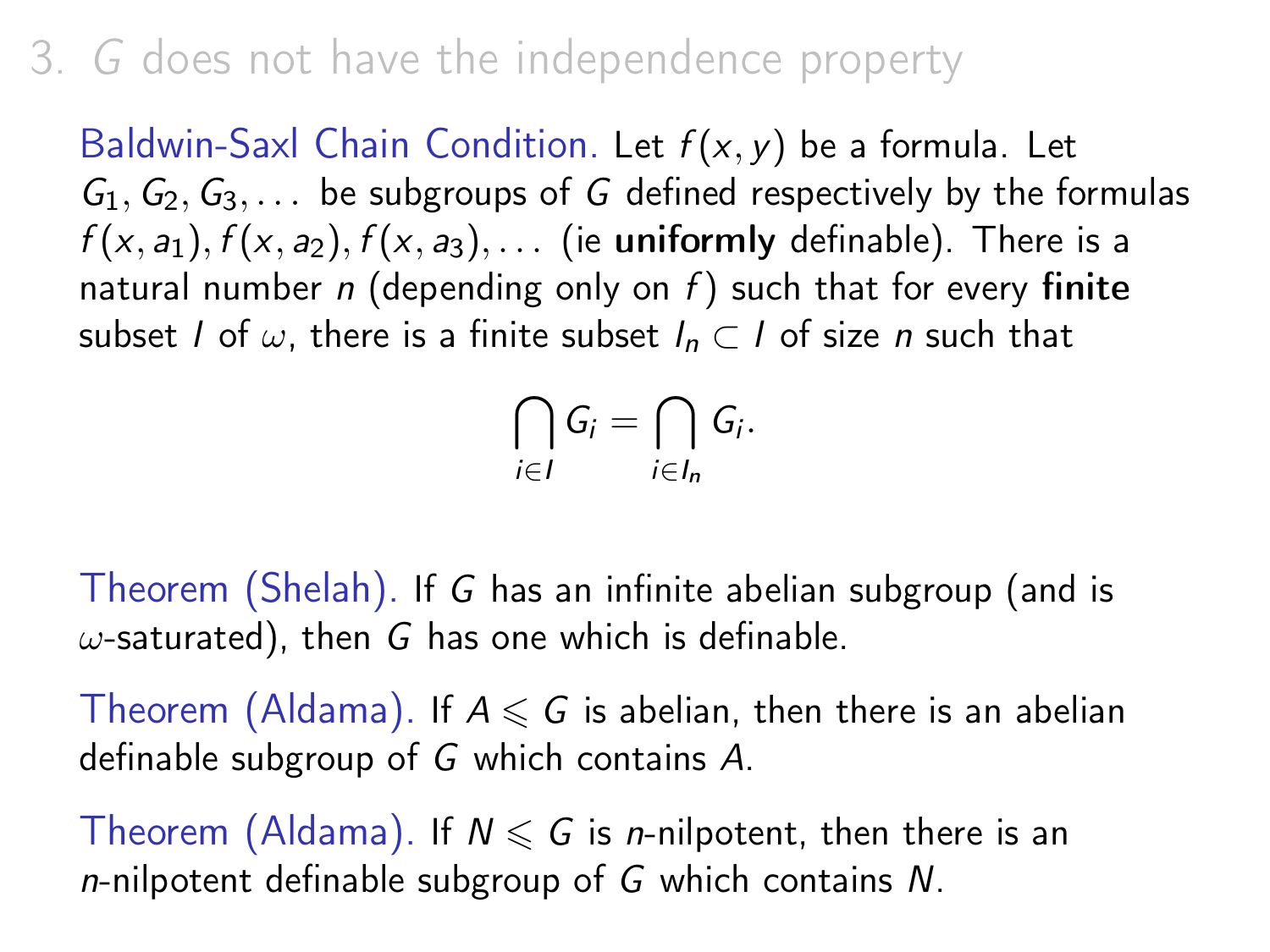Theorem (Aldama). If  $S \le G$  is  $\ell$ -solvable and normal, then there is an  $\ell$ -solvable normal definable subgroup of G which contains S.

In the nilpotent case, the key Lemma is : if  $A \leq G$  is in the center of  $B \leqslant G$ , there is a definable  $Z \geqslant A$  which is in the centre of a definable  $H \geqslant B$ .

Question. If  $A \le G$  is abelian and normalised by  $N_A \le G$ , is there a definable abelian  $H \geq A$  normalised by a definable  $N \geq N_A$ .

I don't know.